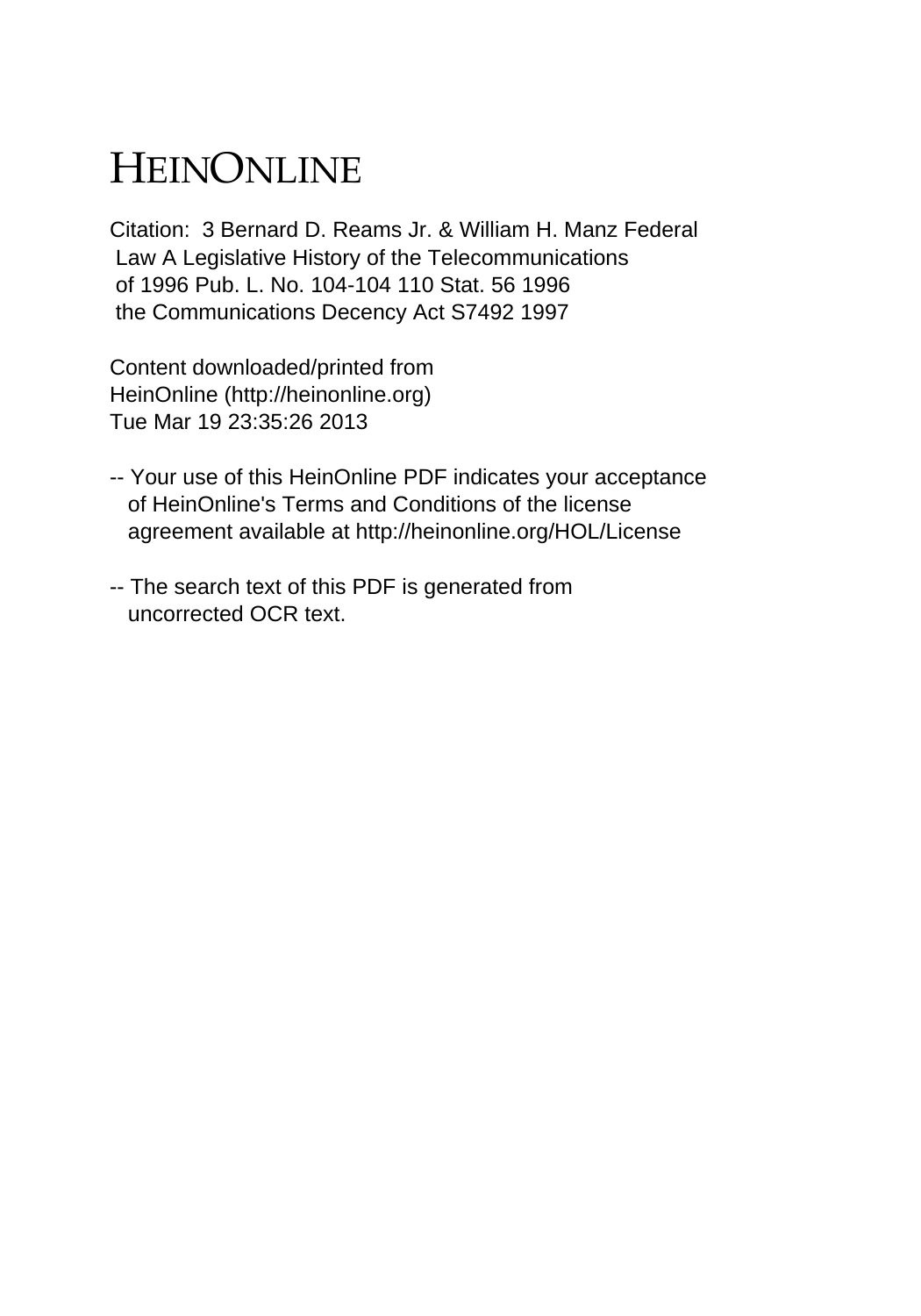Overall costs of transportation and

storage would appear to be lower at<br>these sites.<br>Therefore I believe Hanford and Sa-Therefore. **I** believe Hanford and Sa- vannah River offer excellent sites for **the** temporary, dry cask storage of civilian spent nuclear fuel until a permanent geologic repository is available. At this point. **I** would like to make clear my support for continued progress toward **a** permanent geologic repository. Hanford and Savannah River already have defense nuclear waste and spent nuclear fuel from de-fense and research activities that is destined for the permanent geologic repository. This proposal is intended to hasten the day that those wastes, as well as the civilian spent fuel, are sent away from the sites for permanent disposal. **I** realize that at this time, no**body** wants to store nuclear waste. In- centives must be offered. The communities near Hanford and Savannah River will understandably ask. what's in it for us?<br>I would be prepared to pursue bene-

**I**f the for these communities if they are inclined to take spent commercial fuel on an interim basis only. First, I am on an interim basis of my colleagues<br>to develop legislation that will to develop legislation that will prioritize **DOE** cleanups in accordance with actual risks. That approach will result in Hanford and Savannah River being cleaned up faster, since many of the high-risk problems are located there. Second. **I** am encouraging the privatization of efforts to vitrify-or turn into glass--high-level liquid wastes at Hanford. This is the best way to stabilize the liquid tanks and make them safe.

Third, we are offering new construc-<br>tion and economic activity associated tion and economic activity associated with the construction and operation of an interim, above ground, dry cask storage site. This will help address the job losses and economic declines asso- ciated with the end of defense-related activities at Hanford and Savannah River. Fourth, there are other arrangements. including financial incentives, that can be considered. Whether or not level can be considered. whether or not<br>level agency, its functions and oper-<br>ations will be significantly scaled back. As the various **DOE** sites compete for the remaining mission could be given to a site that hosts the interim storage fasite that hosts the interim storage fa-<br>cility. Other benefits to communities<br>agreeing to host an interim storage<br>site can also be discussed.

Finally, to provide assurances to the local communities of RichlandfPasco/ Kennewick. WA; Aiken, **SC;** and Augusta. **GA.** that the interim dry cask storage sites are not intended to be<br>permanent, work on Yucca Mountain<br>will be continued. Remember, there is<br>already spent nuclear fuel at these already spent nuclear fuel at these<br>sites that is destined for a permanent geologic repository, when one is avail- able. It Is in the long-term interest **of** these facilities to participate in a program that will take care of the immediate problem so that the work on the facilities. while providing a legislative permanent repository can go forward. In transverse for DOE to meet its obliga-

clude in a legislative bill dealing with spent nuclear fuel. First, in order to

construct a central interim storage fa $\sqrt{\phantom{a}}$  FOREIGN OWNERSHIP OF cility in a timely manner, changes **TELECOMMUNICATIONS** must be made in the Nuclear Waste Policy Act. These amendments should Mr. BYRD. Mr. President, the distin-<br>provide: that licensing of an interim guished Majority Leader has indicated provide: that licensing of an interim guissing of an interim guissing facility can begin immediately; that, when the Senate returns from the that the interim dry cask storage site upcoming recess, it will take up S. 652. that the interim dry cask storage site upcoming recess, it will take up **S. 652,** can be constructed incrementally and the "Telecommunications Competition that waste acceptance can begin as sec- and Deregulation Act of **1995."** As my tions are completed; that the NRC will colleagues are aware, this is a very imbe the sole licensing authority; short- portant piece and Deregulation Act of 1995." As my<br>tions are completed; that the NRC will colleagues are aware, this is a very im-<br>be the sole licensing authority; short- portant pie

interim storage as soon as possible, a **Of great interest is the international** transportation system must be devel-<br>transportation system must be devel-<br>marketplace in telecommunications<br>oped. Legislative changes would pro-<br>equipment and services, which is exvide: that utilities are responsible for tremely lucrative, and is ex-<br>obtaining casks; that DOE will take many of the same kind of barriers to title to fuel at reactor site; that DOE will be responsible for delivery; and a clear regulatory regime related to the

work must be established that ensures the American market, and the Senate that the money put into the Nuclear has strongly endorsed this actional Waste Fund by the rate program in amounts suffi- communications field, and t

These drait proposals outline a work-<br>able and efficient interim storage pro-<br>gram that would allow us to pursue the quires that reciprocity is needed in the<br>investigation of our permanent dis-<br>investigation of our permane **investigation of our permanent dis-** international marketplace, and in **ad-** posal options, including a full study of lusting the rules for foreign ownership the Yucca Mountain site. However, one of telecommunications services in the lesson we have learned is that we can-<br>lesson we have learned is that we can- **U.S.**, the host countries of those busi-<br>not put all of our eggs in not put all of our eggs in one basket. **nesses seeking' mreaket access** *in* **the** We cannot solve every nuclear waste **U.S.** allow fair and reciprocal access to and spent fuel issue before this country our telecommunications providers in in this Congress. However, we can set<br>in this Congress. However, we can set those nations.<br>up the beginnings of a workable, inteup the beginnings of a workable inte- grated nuclear waste management **Sys-** This is a **case** of fairness, and the tions to apply new technologies to these problems.

I have given a basic markets.<br>ples Congress must ad- Given the highly lucrative nature of outline of principles Congress must ad- Given **the** highly lucrative nature of dress if we are to solve these two major the telecommunications marketplace, environmental problems. As chairman the stakes of gaining market access to get the Committee on Energy and Natu- foreign markets are high. It sho of the Committee on Energy and Natu- foreign markets are high. It should be ral Resources, I pledge to continue our no surprise that securing effective marral Resources, I pledge to continue our no surprise that securing effective mar-<br>goal of reaching a common sense and ket access to many foreign markets. goal of reaching a common sense and ket access to many foreign markets. comprehensive solution. We'd like to including those of our allies, including do that with the help of President Clin- France, Germany and Japan has been to and his Department of Energy, So very difficult. Those markets remain<br>far. I have not seen sufficient indica-essentially closed to our companies. far. I have not seen sufficient indica- essentially closed to our companies, tion they really want to be a part of dominated as they are **by** large monopany solution. Unfortunately, this issue olies favored by the set of the solution. Unfortunately, this issue olies favored by those governments. In space is not one where America can be with-fact, most European markets high is not one where America can be with-fact, most European markets highly re-<br>out leadership. I will look forward to strict competition in basic voice serv-<br>working with all of those who have an ices and infrastructure. A st interest and concerns to resolve what Economic Strategy Institute in December and concerns to resolve what Economic Strategy Institute in December of 1994 found that "while the U.S."<br>frightening problems, the management ha

permanent repository can go forward. framework for DOE to meet its obligation to selecting a site. there it on<br>In addition to selecting a site. there it on to take possession of the Nation's<br>are four elements that we shoul

term renewable licenses to ease NRC with many aspects of the complicated.<br>rulemaking; and that DOE will be fast-changing marketplace in tele-<br>treated like a private licensee. communications and the many compet-Second, to help ensure that the spent **ing** commercial interests in that mar-<br>fuel can be moved from reactor sites to ketplace.

clear regime regime regime relative to the rently, the US Trade Representative, the US Trade Representative, Ambassador Mickey Kantor, has inititransportation of spent fuel.<br>Third, to ensure that Yucca can be li-<br>Ambassador Mickey Kantor, has initi-<br>Third, to ensure that Yucca can be li-<br>ated a 301 case against the Japanese in<br>censed, we should streamline licensin provisions, specifying repository per-<br>
rears of frustration in trying to gain<br>
formance standards.<br>
Finally, fourth, a budgetary frame-<br>
lust as the Japanese market-<br>
work must be established that ensures the American mar definite to achieve the first three goals in **reported from the Commerce Commit-**<br>These draft proposals outline a work-<br>tee includes a provision to protect our<br>able and efficient interim storage pro-<br>unfortune companies fr

Committee has wisely included needed<br>leverage for the Administration to prod our trading partners into opening their<br>conclusion. I have given a basic markets.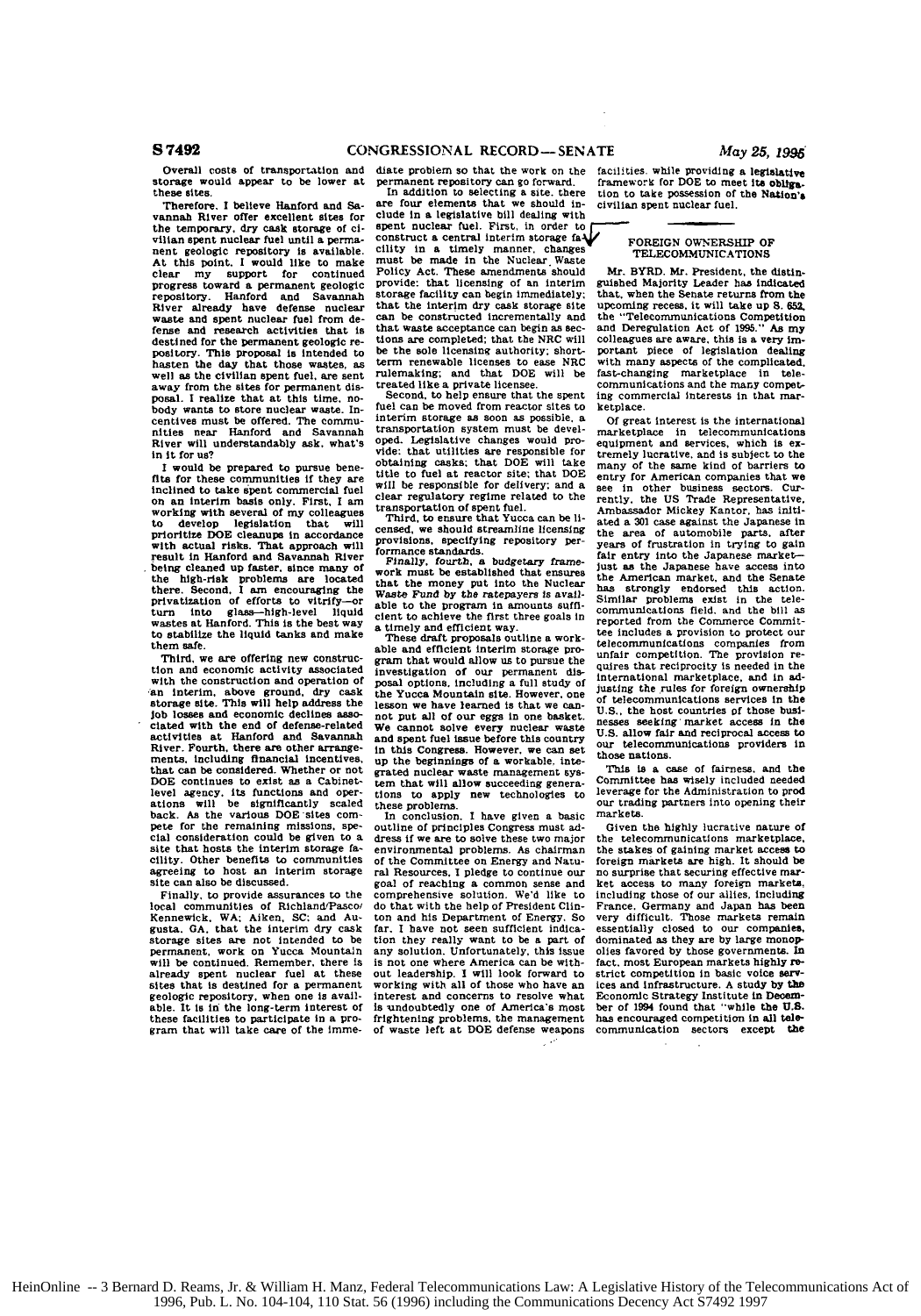£9£

*May* **25, 1995** *.* **CO!**

local exchange, the overwhelming **ma-** jority of nations have discouraged com- -petition and maintained a public monopoly that has no incentive to become more efficient." U.S. firms, as a result of intense competition here in the U.S. firms, and relation here in the U.S. of the most advanced and efflicient determinations services in the world, and could certainly compete<br>effectively in other markets if given effectively in other **markets** if given the chance of an open playing field. The same study found that "U.S. firms are blocked from the majority of lucrative international opportunities **by** for- eign government regulations prohibit-**ing** or restricting **U.S.** participation and international regulations which in-<br>trinsically discriminate and overcharge **U.S.** firms and consumers." This study found that the total loss in foreign barriers is estimated to be over **5100** billion per year between **1992** and the turn of the century. These are stag-

**gering sums.**<br>**Thus the administration has adopted**<br>**an aggressive incentives-based strategy** for foreign countries to open their telecommunications services markets to<br>U.S. companies. First, as my col-<br>Leagues are aware, the negotiations<br>which led to the historic revision of the **. She World Trade Organization were un-**<br>**Ah** a conclude an agreement on tele**communications services.** Thus, sepa-<br>tate negotiations are underway in Gefate negotiations are underway in Geneva solar to a sere-<br>ment, in the context of the Negotiating<br>Group on Basic Telecommunications.<br>Group on Basic Telecommunications.<br>In the absence of such an agreement,<br>we must rely on tect our companies and to provide lev-<br> **terage** over foreign nations to open :eMge over foreign nations to open **their** markets. To forego our own na- tonal leverage would do a great **dis-Service** to American business and **would** be shortsighted—the result of which would be not only a setback to our strategy to open those markets, but pull the rug out from under our ne-<br>gotiators in Geneva to secure a favorable international agreement for open<br>telecommunications markets. Indeed,<br>tough U.S. reciprocity laws are clearly **tough U.S. reciprocity laws are clearly 1keeded by our negotiators to gain an moderation**. effective, market opening **agreement in Geneva in these so-called GATS (General Agreement on Trade in** 

GATS (General Agreement on Trade in Second. the bill as reported by the **Oommerce Committee supports a strategy** to provide incentives for foreign beautify market opening by condi-<br>teaming new access, to the American<br>**darket** upon a showing of reciprocity **reference and a showing of reciprocity**<br>the markets of the petitioning for-<br>**i**Companies. Current law, that is **is i**on 310 of the Communications Act **in the State Provides** that a foreign entity and the provides that a common carrier **II-88680 itself, and may not own more<br>
<b>Apar.** 26 percent of any corporation<br> **UOM.0s as a controls a common car-With Hosnee.** This foreign ownership<br>**Addition** has not been very effective **te was not been very enecuve**<br>**The fine not prevented foreign carriers**<br>**The substring** the U.S. market. The

## **CONGRESSIONAL RECORD-SENATE**

**FCC** has **had** the discretion of waiving this limitation is detersely affect the pub-<br>lic interest. In addition, the law does<br>not prevent some kinds of tele-<br>communications businesses, such as communications businesses, such as operation and construction of modern fiber optic facilities or the resale **of** services in the **U.S. by** foreign carriers. Nevertheless, maintaining restrictions<br>on foreign ownership is generally considered<sup>'</sup>by U.S. industry to be useful as one way to raise the issue of unfair foreign competition and to maintain leverage abroad. Therefore the bill estab-<br>lishes a reciprocal market access<br>standard as a condition for the waiver of Section **310(b).** It states that the **FCC** may grant to an alien, foreign corporation or foreign government a common carrier license that would otherwise if the FCC finds that there are equiva-<br>lent market opportunities for U.S. companies and citizens in the foreign" country of origin of the corporation or government.

vented access into our market, the existence of the section has been used **by** foreign countries as an excuse to deny U.S. companies access to their marareciprocity rule, makes it clear that are reprocity rule, makes it clear that our market, will be open to others to the same extent that theirs are open to our investment. This is as it should be. Given the importance of this provi-

sion, and the tremendous stakes in-<br>volved in the future telecommunications markets worldwide, a number of issues regarding the provision have been raised, including the role of the President in reviewing FCC decisions.<br>how the public interest standard<br>should be applied, whether our nego-<br>tiators should have wide authority to exercise leverage among telecommuni-<br>cations market segments, to what excations market segments should be informed and involved in the developing policies which effectively define the American policies public interest, the impacts of the legislation on the ongoing negotiations in Geneva for a multilateral agreement. what mechanisms are needed to ensure that promises for market access turn into reality **by** foreign nations--after the ink on an international agreement Is dry-and several other matters.<br>In order to clarify and develop a

fuller understanding of the ramifica- tions of the provision of **S. 652, I** wrote Ambassador Kantor on April **3. 1995,** soliciting his views in five areas: First. the impacts of the provision on the ongoing telecommunications negotia-tions in Geneva; second. the nature **of** foreign market behavior that would trigger action under the concept of rec-<br>iprocity in the bill; third, the likely reactions of foreign governments to the provision; fourth, the most useful role that the United States 'Trade Representative can play In implementing the proposal in the **bill:** and. **fifth,** his suggestions for any changes which might strengthen the effectiveness of

the provision. **I** received **a** very full reply from Ambawdor Kantur **on** April 24, **1995.** which I ask unanimous consent be printed in the RECORD at this point. I commend the Ambassador **for** his attention to this matter, and am sure that his reply will be useful to the Senate when the bill comes to the floor. **I** hope that the Senate will have a good debate on this particular provision, and hope that we will seize this historic opportunity to put into place effective reciprocity tools to **truly** open the world's economies to opportunities for American genius and labor.

There being no objection, the material was ordered to be printed in the RECORD, as follows:

APRIL **3, 995.** Ambassador MicxeY KANTOR. **U.S. Trads Represesnttive,**

Washington. **DC.**

DEAR MR. AMEASSADOR: The Senate will<br>soon take up S. 632, the Telecommunications<br>Competition and Deregulation Act of 1985, to<br>promote competition in the telecommuni-<br>cations industry. I am writing to solicit your<br>views on provisions. specifically the revision to **See- tion 310(b)** of the 1934 Communications Act.

As you may know, the Commerce Commit-<br>tee's reported bill would allow the PCC to<br>waive current statutory limite on foreign in-<br>vestment in U.S. telecommunications served<br>tees if the PCC finds that there are "equiva-<br>lent m

I would like to have your assessment of the proposition for both enhancing the prospects of U.S. penetration of foreign markets, and for foreign investment in American dependent of  $\Delta$  and  $\Delta$  and  $\Delta$  and  $\Delta$  and  $\Delta$ 

conventions with the minimum and constant of the provision on the original proportion in the charge in the comparation in the charge of the base established under the GATT, to be incremented into the General Agreement on C

second, which makes in here are now closed to U.S. telecommunications<br>are now closed to U.S. telecommunications<br>basis of the concept of Reciprocity in the<br>Senate bill is likely? What timeframes for<br>such action, if any, wou

tions whose markets are closed to U.S. tele-<br>communications services in the way of just-<br>if ying their lack of access, and what likely<br>reactions can we anticipate from those na-<br>tions as a result of this legislative provis

What **role** do **you** think can **be** most use- fully played **by your** office in effectively **im.** plementing the provision that has been rec- ormmended?

Lastly, in analyzing the legislation re-<br>ported from the Senate Commit-<br>tee, do you have any auggestions as to how<br>the provision might be strengthened to bet-<br>ter serve the goal of opening foreign markets<br>to U.S. telecommu

Thank you for your attention *to* this matter.<br>
Sincerely, **ROBERT C. BTRD.**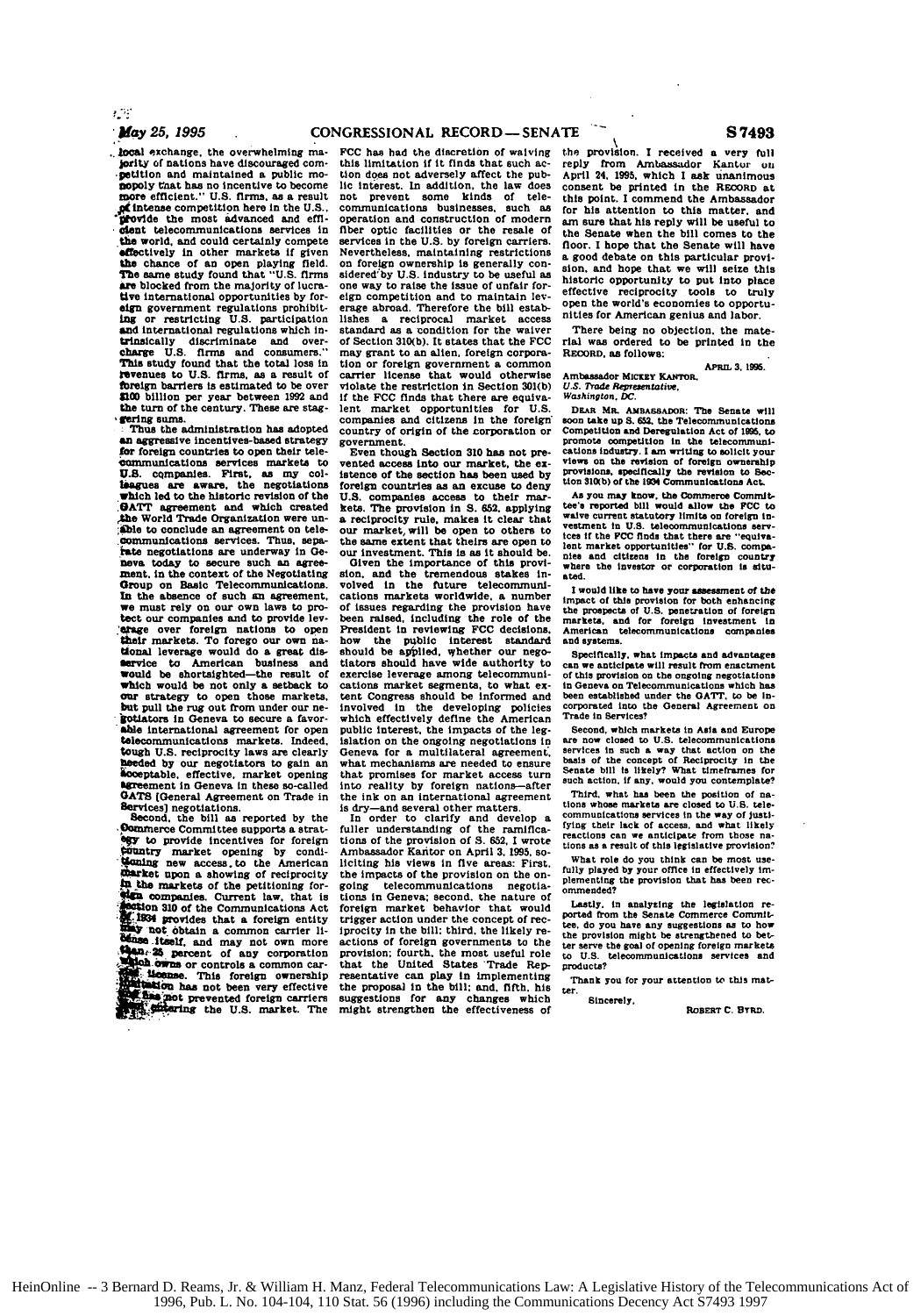**THE U.S. TRADE REPRESENTATIVE.** Washington. *DC,* **Apil 24.1995.**

**Hon. ROBERT BYRD,** 

*U.S.* **Senate.** *Wohigton.* **DC.**

DEAR SENATOR BYRD: This is to respond to<br>your letter of April 3, 1986 regarding S. 652,<br>the "Telecommunications Competition and<br>Deregulation Act of 1995" and its proposed<br>revision of Section 3000) of the Communica-<br>tions A

merce. Justice, State and Treasury have con-<br>curred in this response to your letter.<br>The Administration and the U.S. tele-<br>communications industry are united in their<br>support for Congressional action to revise<br>the foreign which open their markets to the American common carrier telecommunications indus-try. This would contribute greatly to **the** de-velopment **of** the **Global** Information Infra-

structure **IGU). As** you know, the **U.S.** leads efforts In the World Trade Organization (WTO) aimed at reaching **a** market-opesing agreement on basic telecom services. The **U.S.** negotiating team-led **by** the **USTR** with representatives **from** the Departments **of** Commerce, Justice, State and the Federal Communications Commission-has **successfully** advanced **U.S. ob-**jectives at the WTO talks.

In ave attached detailed responses to each<br>of your five questions. By amending the leg-<br>islation as we suggest, the Congress would<br>provide effective market-opening authority<br>for both multilateral and bihateral negotia-

tions on basic telecommuncatlons services. We stand ready to work with you to de- velop legislation which can serve our **shared** interest in a stronger U.S. economy and the<br>development of the Global Information In-<br>frastructure. We would also be pleased to<br>provide your staff with a briefing on the sta-<br>tus of major telecom services markets in<br>Asia, convenience,<br>Sincerely,

## **MICHAEL KANTOR.**<br>**Attachments.**

Attachments.<br>1. Specifically, what impacts and advan-I. Specifically, what impacts and avenues and advanced the section of the section of the section of  $\alpha$  continues on  $\alpha$  relection which have been established under

the GATT, to be incorporated into the control and control and the GATT, to be incorporated into the Gen-<br>Answer: the U.S. maintains one of the Solution and completive markets. The U.S. maintains one of the world spacing in

essential if we are to level the playing field<br>for U.S. firms. This authority would greatly<br>enhance the prospects for U.S. penetration of<br>foreign markets-markets that now are sanctuaries for our companies' **top** competi-tors. At the same time. it would benefit the **U.S.** economy **by** greater openness **to** foreign

investment in this growing sector.<br> **2.** Second, which markets in Asia and Eu-<br>
rope are now closed to U.S. *telecommuni-*<br>cations services in such a way that action on the **basis** of the concept of reciprocity in the Senate **bill** is likely? What time frames for such action, if **any, would** you contemplate? Answer: Most markets in Europe. Asia and

elsewhere have monopoly arrangements which prohibit or restrict both foreign own-ership of basic telecommunications Infrastructure and provision of basic services. For example, most Member States of the Euro- pean Union have voice telephone service **mo**nopolies. which they plan to maintain at least until **1998.** The European **Union** and its Member States may introduce reciprocity provisions on foreign ownership **in** the **at**sence of a successful conclusion to **the VITO** negotiations. In Japan and Canada, foreign ownership of firms that own telecommunications infrastructure is restricted **to 33 per-**

cent. Foreign governments remain cautious **about** allowing competition to firms **which** remain state-owned or controlled. In the past these companies have been regarded mainly **as** state-managed sources of employ-ment and demand for domestic high tech goods.<br>Our key trading partners are much more

Our key trading partners are much more likely to open their basic celecom services markets to **U.S.** companies in return for **<sup>a</sup>** balanced market-opening commitment **by** the **U.S-** which includes **changes to the re**strictions on common carrier radio licenses<br>in Section 310(b). Unilateral action by the<br>U.S. to eliminate these Section 310(b) provi-<br>sions would forfeit leverage vis-a-yis these

countries. **.**Effective market-opening legislation would reaffirm our commitment to the principles of private investment and competition and<br>would allow us to challenge our key trade<br>partners to embrace hilly these principles.<br>The WTO negotiations have a dealine of<br>April 30, 1996. We seek market-opening ac-

tion within that time frame.<br>
13 Third, what has been the position of nations whose markets are closed to U.S. tele-<br>
communications services in the way of just<br>
15 ying their lack of access. and what likely<br>
tying their l

**sion?** Answer: Foreign markets **are** closed **to U.S. firms, in** varying degrees, mainly due to the worldwide heritage of natural monopoly in basic telecommunications services. The United States moved first **to** begin abandoning this approach over twenty years ago. The very successful American result **in** terms of increased information sector employment. fast-growing high-technology industries and better services to consumers and businesses has helped **to motivate some key** trading partners gradually to abandon monopoly **as** well. But progress has been incremental at best, with most markets only allowing competition in data **and** value-added services. Very few trading partners have taken steps to liberalize their basic infrastructure and voice telephone service markets. Even the United Kingdom. which now has one **of** the most liberal basic telecommunications **serv**ices markets, still maintains a duopoly on

facilities-based internationa services. Some trade partners regard global market access **as** a stmtnic imperaive **fer** their companies. Since the United States rep-sesents about one-Quarter of the world

**TE** *May 25, 1995*<br>*releam services market*. we can expect them telcom services market, we can **expet** thes nations will seek to obtain the benefit **ofa\*y** market-opening steps offered **by** the **U** S. in

this way, we hope to negotiate an exchange<br>of market-opening commitments in the WTO<br>productively with these trade partners. The Coher significant trade partners which<br>have inefficient telecommunications monopolies are face

tlations offer an opportunity to harmonize offer and to expedite these parties' transition<br>and to expedite these parties' transition<br>away from monopoly and towards reliance<br> $\alpha$ , Fourth, what role do you think can most<br>use

Commission recently proposed to onsider foreign market access in certain decisions affecting foreign-affillated firms. The role of **the** Executlve Branch **as** defined **by** statu-tory reform of Section **310(b)** should conform with the view expressed below **by** the Execu-tive Branch in its recent comments on the **FCC's** proposed rulemaking. In comments filed on April **11. 1995 by** the Commerce De-partment's National Telecommunications and Information Administration on behalf of

the Executive Branch. we stated. *'"The* Commission **...** has authority over the regulation of US.-based telecommunications carriers in interstate **and** foreign commerce, as well as concurrent authority with the Executive Branch **to** protect competition involving telecommunications carriers by enforcing certain provisions of the commission and there responsibilities, the Commission may belige<br>responsibilities, the Commission may belige effectuate the policy goals tions, the interpretation of international agreements, and trade **(as well as direct in-**<br>vestment as it relates to international trade policy). The Commission must also continue **to take into** account the Executive Branch's views **and** decisions with respect to antitrust **and** teecommunications **and** information pollicisa"

The Administration plans **to** work with the

Commission to establish a process to take<br>the respective authorities of the Commission<br>and Executive Branch agencies into account<br>in making such determinations.<br>In making such determinations,<br>5. Lastly, in analyzing the le

products? Answer: First. the legislation should **pro**vide the Executive Branch with leverage to<br>regotiate greater openess, in conformance<br>with the view expressed by the Executive<br>Branch in its recent comments on the FCC's<br>proposed rulemaking. Otherwise, the legisla-<br>tion rep Committee would make market access fac-<br>tors determinative, in a departure from the<br>FCC's existing public interest standard.<br>Under the existing public interest standard. the government can exercise discretion with respect to foreign investors from otherwise unfriendly nations. Second. the **bill** should provide authority

**to** conform with the obligations of **a** success ful outcome in the WTO negotiations. **This** would **require** the **U.S. to** make any new market-opening commitments on a muat-fa- vored-nation **(MFN) basis** within the **frame**work of the General Agreement On Trade in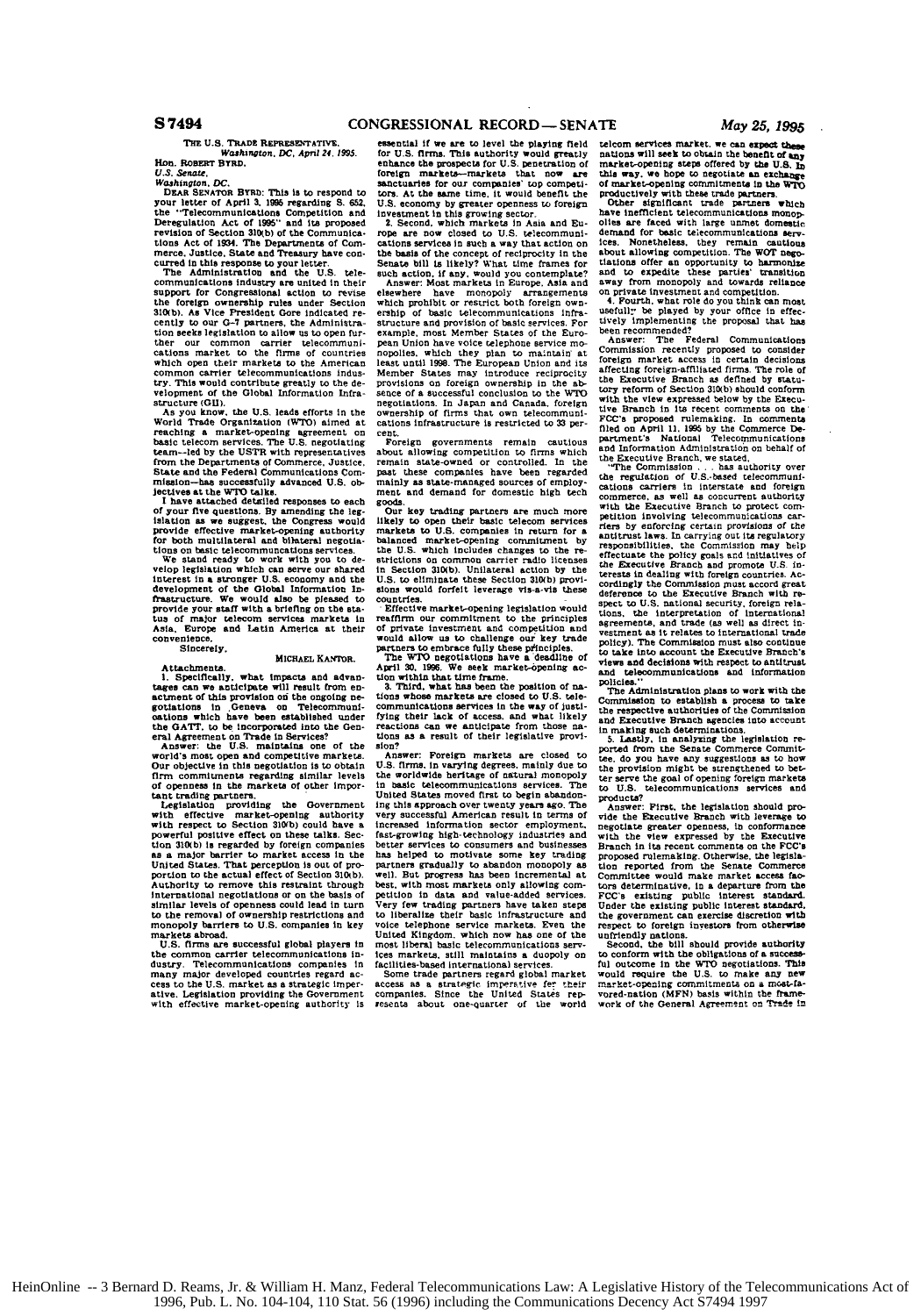Services (GATS). In order to provide effect-<br>In short, a great deal of our Nation's tive is<br>verse in these talks, legislation to re-<br>form Section 310th should explicitly provide erecord number of entrepreneurs living<br>for

**ING** OFFICER laid before the Senate **messages** from the President of the small business men and women.<br>United States submitting sundry nomi-United States submitting sundry nomi-<br>nations which we have focused<br>propriate committees.<br>propriate committees.

The PRESIDING OFFICER laid be-fore the Senate the following messages Fore the Senate the following messages concerning some small business loans<br>from the President of the United and permission for financial institu-<br>from the President of the United form the President of the United and permission for financial institu-<br>of the Bresident of the United States, together with an accompanying<br>states, together with an accompanying to the Comported by my Admittee on Small Bus

cessari the U.S. will take a most favored-ha. those are right for that dynamic activ-<br>tion streeting for the U.S. will take a most-favored-ha. those the first the built of services under the GATS.<br>Third, the built and we a

**bo** \$193 billion in 1995.<br>**MESSAGES FROM THE PRESIDENT** Deficit reduction matters. We have **ETMESSAGES FROM THE PRESIDENT** Deficit reduction matters. We have<br>  $\therefore$  Messages from the President of the been enjoying the lowest combined rate<br>  $\therefore$  United States were communicated to years. Gross domestic product h climb. We want to continue bringing<br>the deficit down in a way that protects **EXECUTIVE MESSAGES REFERRED** the deficit down in a way that protects  $\mathbf{A}\mathbf{s}$  in executive session the PRESID- our economic recovery, pays attention  $\mathbf{A}\mathbf{s}$  and empowers

attention is increasing the availability of capital to new and small enterprises. (The nominations received today are <sup>of capital to new and small enterprises,<br>printed at the end of the Senate pro-<br>especially the dynamic firms that keep</sup> printed-at the end of the Senate pro- especially the dynamic firms that keep ceedings.) us competitive and contribute so much

Bank regulatory policies are being<br>bank regulatory policies are being<br>revised to encourage lending to small<br>firms. Included in the Credit Availabil-<br>firms. REPORT ON THE STATE OF SMALL revised to encourage lending to small<br> **BUSINESS--MESSAGE FROM THE firms.** Included in the Credit Availabil-<br> **PRESIDENT-PM 53 ity Program that we introduced in 1993**<br> **The PRESIDENT-PM OFFIC** 

To the Congress of the United States: ment and Regulatory Improvement Act<br>
I am pleased to forward my second of 1994, establishes a Community De-<br>
annual report on the state of small velopment Financial Institutions Fund<br>

of taxpayer funds invested in the program.<br>Through the Small Business Investment Company (SBIC) program, a group of new venture capital firms are expected to make available several bil-<br>lion dollars in equity financing for program will continue to grow as regulated in the past year ated participating with a newly cre-<br>ated participating equity security in-<br>strument.<br>And the Securities and Exchange

And the Securities and Exchange<br>Commission's simplified filing and reg-Commission's simplified filing **and reg-** istration requirements for small firm securities have helped encourage new entries **by** small firms into capital markets.

We are recommending other changes that will help make more capital avail-<br>able to small firms. In reauthorizing<br>Superfund, my Administration seeks to<br>Superfund, my Administration seeks to<br>limit lender liability for Superfu mediation costs, which have had an adverse effect on lending to small busi-<br>nesses. Interagency teams have been<br>nesses. Interagency teams have been<br>examining additional cost-effective<br>ways to expand the availability of<br>sma

ments in small business and impoverance ments to existing microlending efforts.<br>We've also recognized that we can help small business people increased<br>their available capital through tax re-<br>ductions and incentives. We inc **by 75** percent, from **110.000** to **\$17,500.** the amount **a** small business can de- duct as expenses for equipment pur- chases. Tax incentives in the **<sup>1993</sup>** Budget Reconciliation Act are having their effect, encouraging long-term In-<br>their effect, encouraging long-term In-<br>restment in small firms. And the<br>empowerment zone program offers sig-<br>wage credit, \$20,000 in expensing, and wage credit, 120,000 In expensing, and tax-exempt facility bonds--for firms within the zones.

**REGULATION AND PAPERWORK** 

Euclideating the availability of<br>capital to small firms is only part of<br>the battle. We also have to make sure<br>that Government doesn't get in the<br>efforts to create a smaller, smarter,<br>less costly and more effective Governme

compliance with the Regulatory Flexi-<br>bility Act---that requires agencies to examine proposed and existing regulastandard represent the effects on small entire-<br>be-be subject to judicial review. In<br>other words, they said we need to put<br>teeth in the legislation requiring Fed-<br>eral agencies to pay attention to small<br>business concerns w

HeinOnline -- 3 Bernard D. Reams, Jr. & William H. Manz, Federal Telecommunications Law: A Legislative History of the Telecommunications Act of 1996, Pub. L. No. 104-104, 110 Stat. 56 (1996) including the Communications Decency Act S7495 1997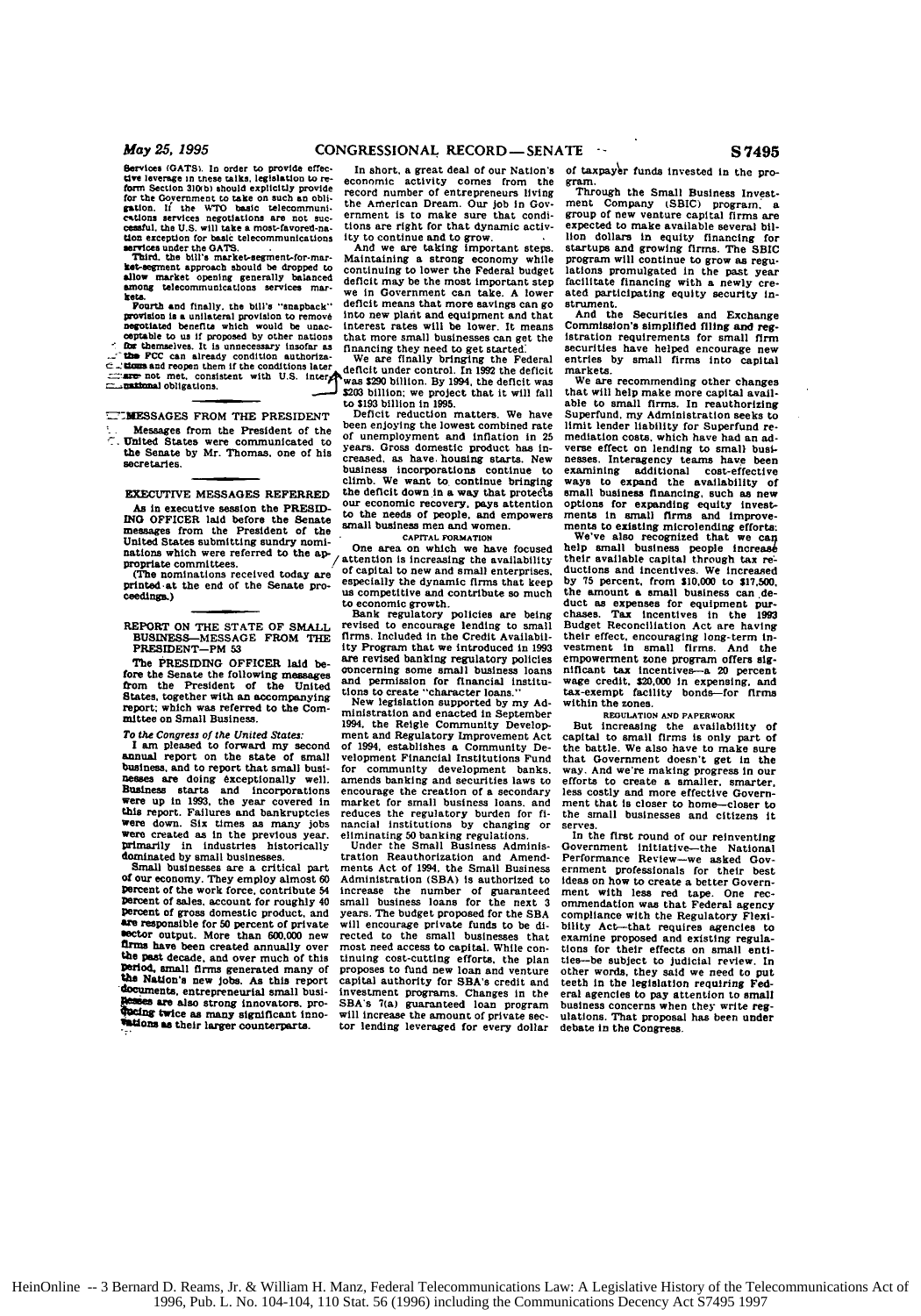HeinOnline -- 3 Bernard D. Reams, Jr. & William H. Manz, Federal Telecommunications Law: A Legislative History of the Telecommunications Act of 1996, Pub. L. No. 104-104, 110 Stat. 56 (1996) including the Communications Decency Act S7496 1997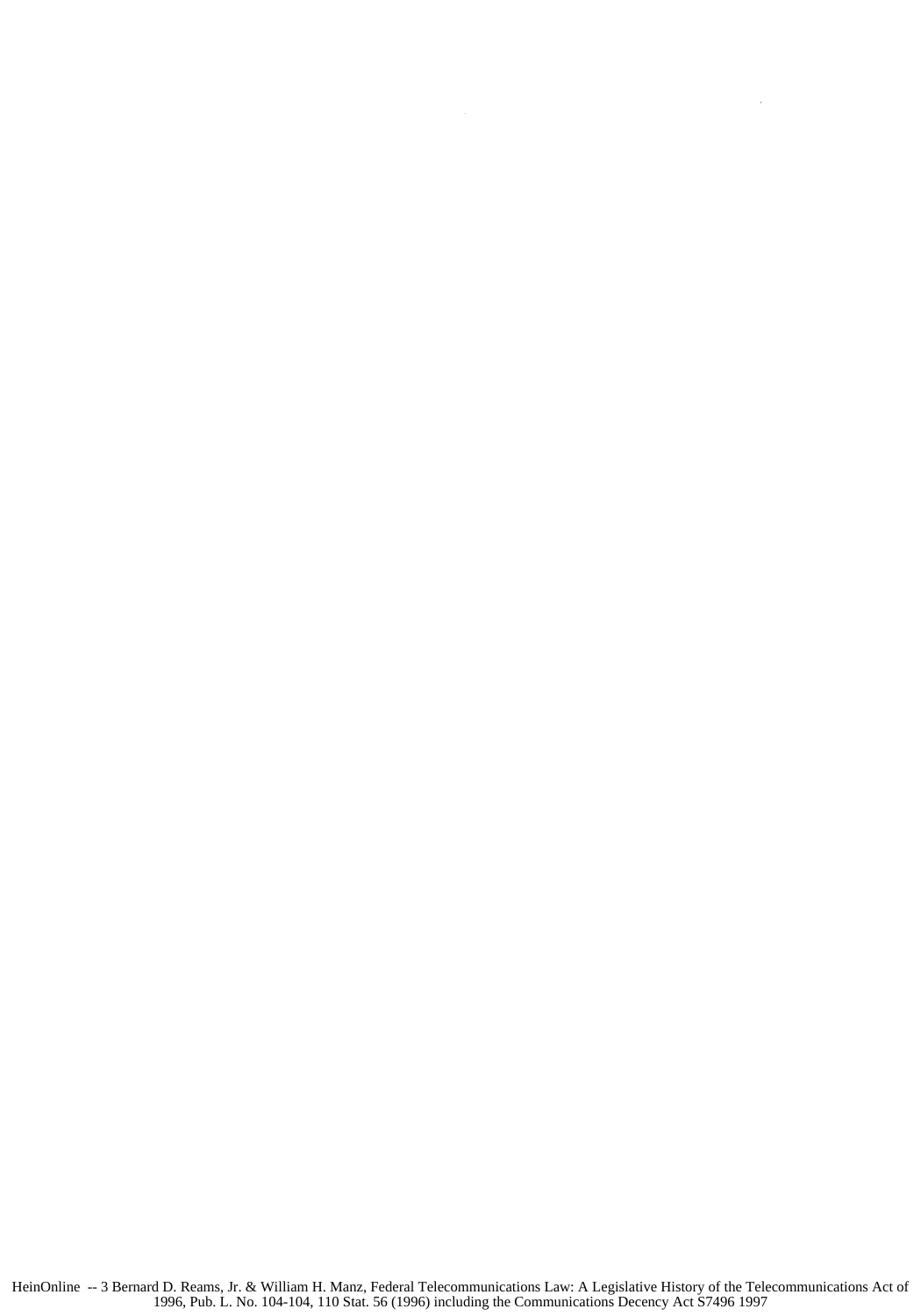Document No. **15**